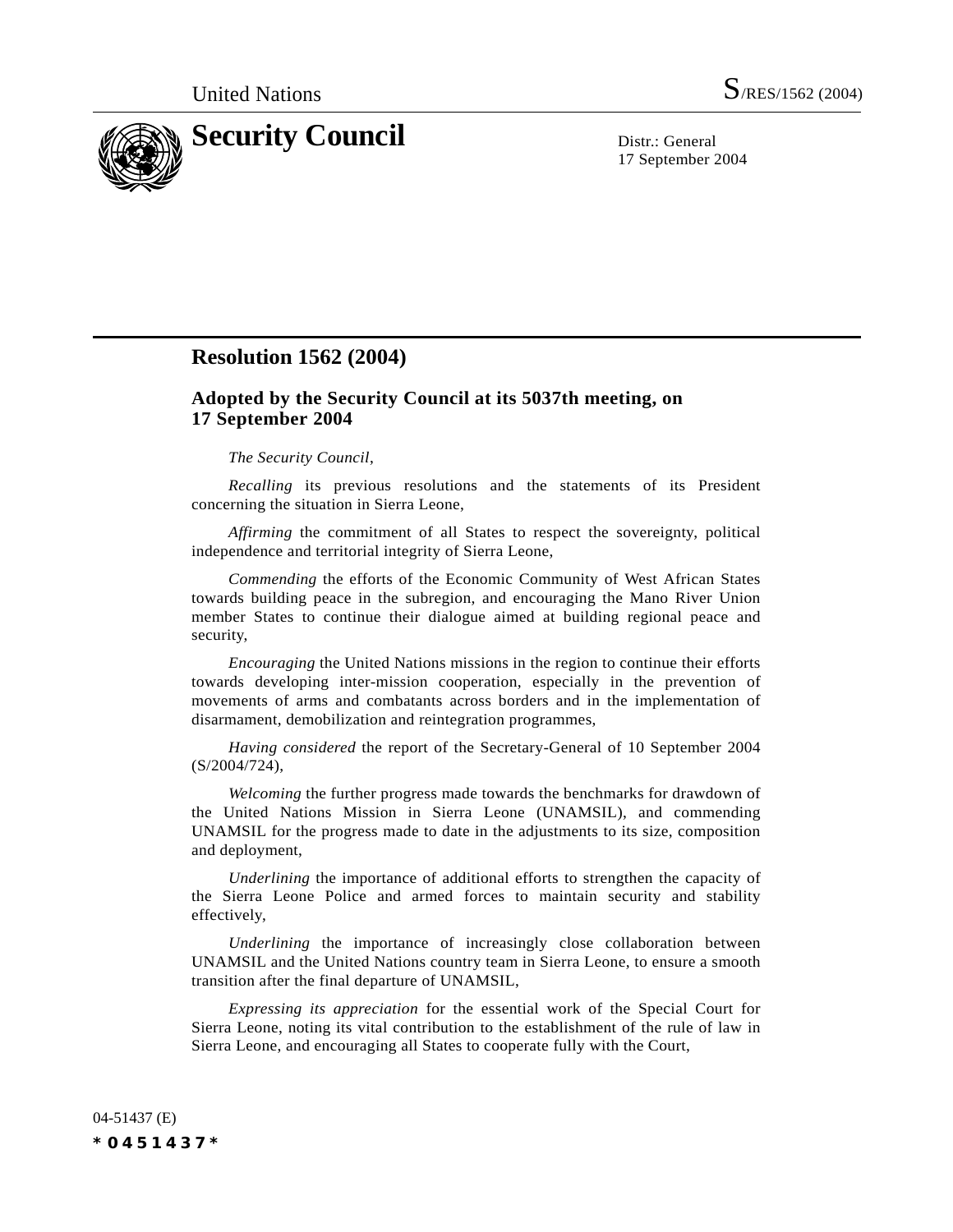*Determining* that the situation in Sierra Leone continues to constitute a threat to international peace and security in the region,

*Acting* under Chapter VII of the Charter of the United Nations,

1. *Decides* that the mandate of UNAMSIL shall be extended until 30 June 2005;

2. *Decides further* that the tasks of the residual UNAMSIL presence, which shall remain in Sierra Leone for an initial period of six months from 1 January 2005, as set out in paragraph 5 of resolution 1537 (2004) of 30 March 2004, shall be the following:

### *Military and civilian police tasks*

- To monitor, in conjunction with district and provincial security committees, the overall security situation, to support the Sierra Leone armed forces and police in patrolling the border and diamond-mining areas, including through joint planning and joint operations where appropriate, and to monitor the growing capacity of the Sierra Leone security sector;
- To support the Sierra Leone Police in maintaining internal security, including security for the Special Court for Sierra Leone while UNAMSIL remains deployed in Sierra Leone;
- To assist the Sierra Leone Police with its programme of recruitment, training and mentoring designed to strengthen further the capacity and resources of the Police;
- To protect United Nations personnel, installations and equipment and ensure the security and freedom of movement of United Nations personnel, within its capabilities and its areas of deployment;

#### *Civilian tasks*

- To monitor the repatriation, reception, resettlement and reintegration of Sierra Leonean ex-combatants from abroad;
- To monitor, investigate, report and promote the observance of human rights;
- To disseminate information on the mission's mandate and purpose and publicize the Government's primary responsibility for national security, including through United Nations radio;
- To monitor progress towards consolidation of State authority throughout the country;

3. *Authorizes* the residual UNAMSIL presence to use all necessary means to carry out its mandate, within its capabilities and its areas of deployment;

4. *Expresses* its intention to review regularly the residual UNAMSIL presence against the following benchmarks:

- Strengthening the capacity of the Sierra Leone armed forces and police to maintain security and stability effectively throughout the country;
- Consolidating State authority throughout the country;
- Consolidating the deployment of UNMIL throughout Liberia;